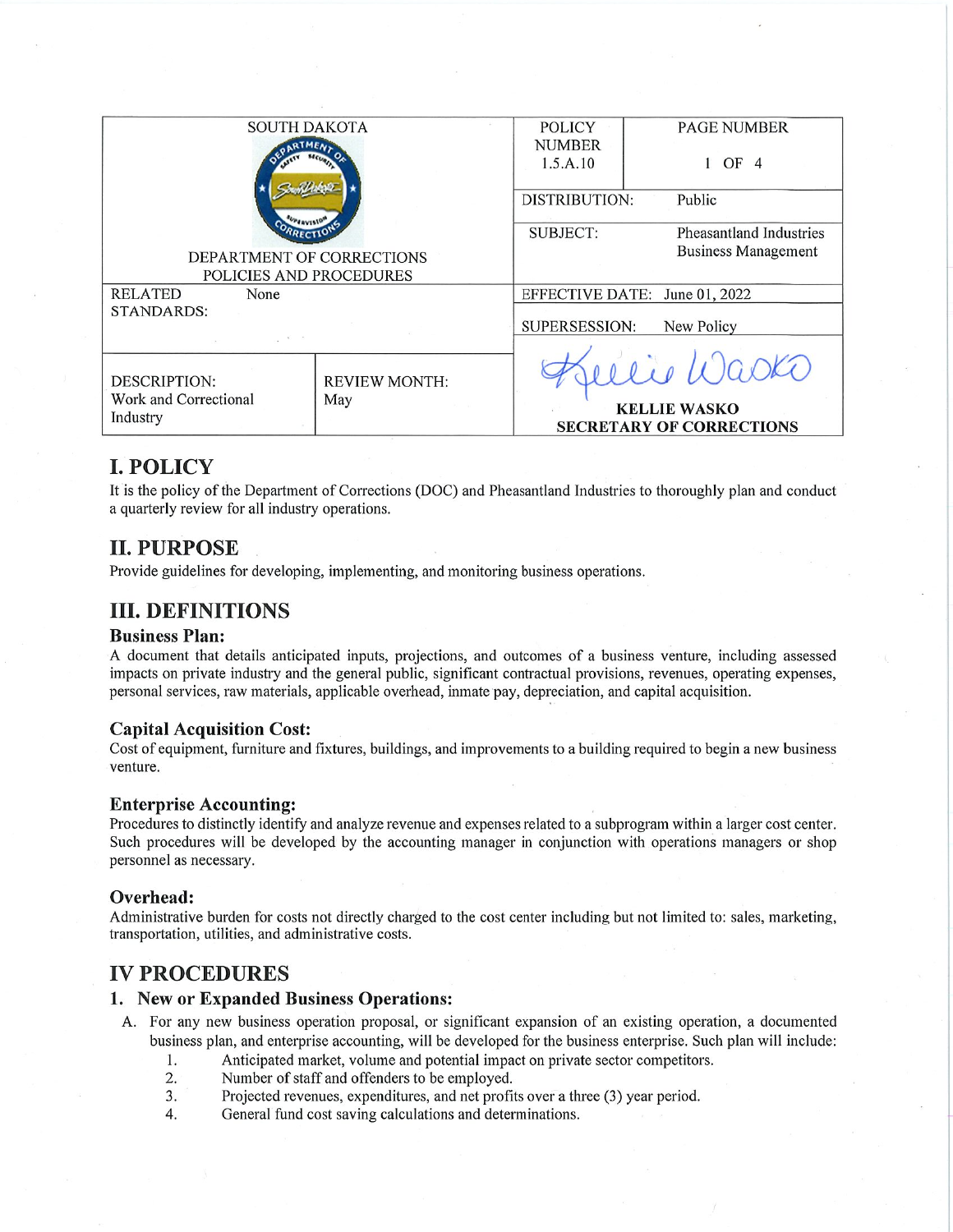| <b>SECTION</b>                    | SUBJECT                                        | <b>DOLICY</b><br>100C | $\sim$<br>Page<br>of 4 |
|-----------------------------------|------------------------------------------------|-----------------------|------------------------|
| Work and<br>Correctional Industry | Pheasantland Industries<br>Business Management | 1.5.A.10              | Effective:             |
|                                   |                                                |                       | 06/01/2022             |

- 5. Any financial impact to the general fund (e.g., square footage of occupied space, utilities) including identifying any financial burdens to ensure Pheasantland Industries is operating financially independent of the DOC.
- 6. Other non-financial benefits provided (e.g., program participation and offender employment).
- 7. Long-term profitability assessment and strategy development to maintain a successful program.
- 8. Information on the potential for post release employment for participating offenders.
- 9. Potential training opportunity for offenders.
- 10. Contribution to the community.
- B. Upon review and approval of the business plan by the Pheasantland Industries Manager the proposed program will be presented to affected facility management, DOC executive staff, and the Corrections Commission for review and recommendation (see SDCL §§ 24-7-1, 24-7-15).

### **2. Current Business Operations:**

- A. The Pheasantland Industries Manager, Director of Finance and Administration, and Deputy Secretary will meet at least quarterly to review and monitor the profitability of every cost center and business enterprise managed within Pheasantland Industries, utilizing actual performance data, including applicable overhead rates, business plan projections, and enterprise accounting reports.
- B. At a minimum, these reviews will include: comparison of actual performance data to current business plan projections; identifying and pro-actively address issues that are hampering revenue goals; higher than expected product and/or service demand; operational issues in the shops; and issues with customers as necessary.
- C. Business enterprises that do not generate a shop level profit over the course of six fiscal quarters will adjust the business plan twice per fiscal year, or more frequently if deemed necessary, to address corrective measures that will be implemented to improve profitability. Such measures may include:
	- 1. Potential market adjustments.<br>2. Pricing adjustments to increase
	- Pricing adjustments to increase margins.
	- 3. Staffing recommendations.
	- 4. Change in offender employment.
	- 5. Increased efficiency.
- D. Business plan adjustments will define expected outcomes and time frames for corrective measures.
	- 1. Shop foremen will submit such plans to the Pheasantland Industries Manager.<br>2. The Pheasantland Industries Manager will review and approve the business
	- 2. The Pheasantland Industries Manager will review and approve the business plan modifications including division overhead and approve them in whole or in part.
- E. No permanent changes in offender employment will be approved without the cooperation and input of the warden of the facility from which the enterprise offenders are housed, including any termination of a business.
- F. No enterprise will be terminated without determining the impact on the facility in which the offenders are housed or on the program in whole.
- G. The Corrections Committee will be notified of any significant changes to any operation, including closure.

## **V. RESPONSIBILITY**

It is the responsibility of the Pheasantland Industries Manager to enforce this policy and conduct annual reviews and incorporate revisions as necessary.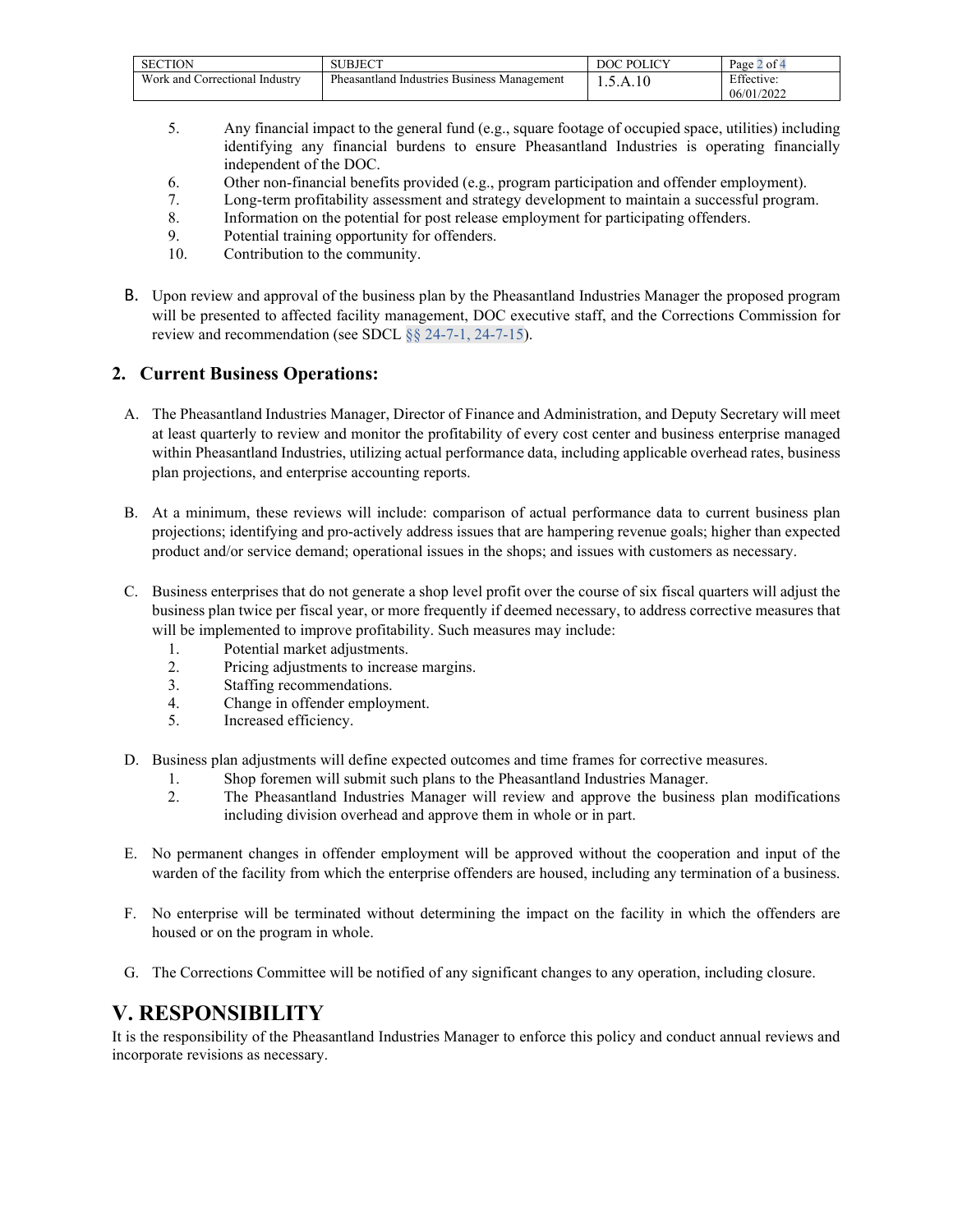| <b>SECTION</b>                              | <b>JBJECT</b><br>. J L.                                  | <b>POLICY</b> | $\sim$<br>Page<br>ot 4                    |
|---------------------------------------------|----------------------------------------------------------|---------------|-------------------------------------------|
| Work and C.<br>. Industrv<br>Correctional ' | Pheasantland<br><b>Business Management</b><br>Industries | l.5.A.10      | $E^{ac}$<br>Effective:<br>/2022<br>06/01/ |

## **VI. AUTHORITY**

A. SDCL §§ 24-7-1, 24-7-3, 24-7-4, 24-7-7, 24-7-8, 24-7-15

# **VII. HISTORY**

April 2022 – New policy

**ATTACHMENTS** (Published in PolicyTech unless otherwise noted)

1. DOC Policy Implementation / Adjustments